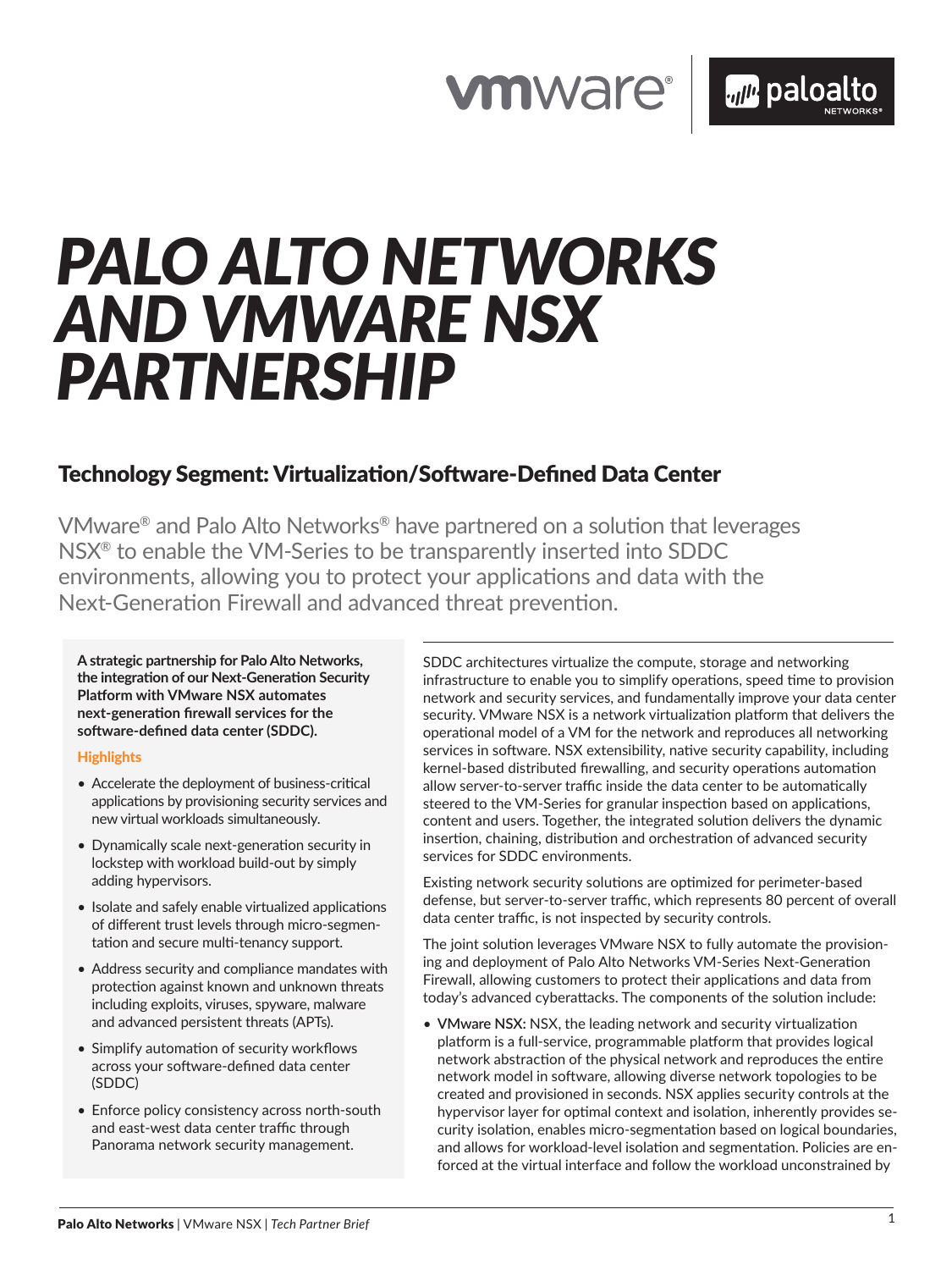

Figure 1: VMware NSX and Palo Alto Networks VM-Series integrated solution

physical topology. The NSX distributed service framework and service insertion platform enable integration of next-generation security services. The NSX native, kernel-based distributed firewall, used for L2–L4 filtering, steers traffic transparently to the VM-Series for advanced inspection.

- **Palo Alto Networks VM-Series for NSX:** The VM-Series virtualized Next-Generation Firewall brings secure application enablement and threat prevention to the virtualized and cloud environments. At the core of the VM-Series platform is the Next-Generation Firewall, which determines the three critical elements of your security policy: the application identity, regardless of port, the content, malicious or otherwise, and the user identity – all in a single pass. Unlike traditional security solutions, the VM-Series offers the same set of security features as our physical form factor firewalls, and is managed using the same management platform, ensuring a consistent set of policies is maintained in the data center.
- **Palo Alto Networks Panorama:** Panorama management is a centralized management platform that provides the ability to manage a distributed network of virtualized and physical firewalls from a single location. Capabilities include the ability to view all firewall traffic, manage all aspects of device configuration, push global policies, and generate reports on traffic patterns or security incidents.

The integrated solution allows you to leverage NSX to automate the provisioning of next-generation security services. Additional integration points between NSX and the VM-Series can automate policy updates to help eliminate the time lag that may occur between new virtualized application deployments, or changes, and the associated security policy updates. As shown in Figure 1, the solution delivers the following capabilities:

**• Independence from networking topology.** Security policies are applied, regardless of where a VM connects at a point in time. This works with any network overlay and with traditional VLAN networking.

- **• Automated deployment and provisioning of next-generation security.** The VM-Series is deployed by NSX manager, keeping security in lockstep with the fluid virtual compute layer. Panorama communicates with the NSX Manager to register the VM-Series as a security service. NSX Manager then deploys the VM-Series on every VMware ESXi™ server in an automated manner, thereby ensuring security is deployed as the environment scales. Each VM-Series deployed then communicates directly with Panorama to receive associated security policies.
- **• Next-generation security protection for virtualized applications and data.** Each ESXi server that needs security receives a VM-Series Next-Generation Firewall, which will allow you to deploy security policies to identify, control, and safely enable data center applications while inspecting all content for all threats. Safe application enablement means you can build firewall policies that are based on application/application feature, users and groups, and content, as opposed to port, protocol and IP address, transforming your traditional allow or deny firewall policy into business-friendly elements. Threat protection capabilities address the whole attack lifecycle, featuring protection against exploits, viruses, spyware, malware and targeted unknown threats, such as advanced persistent threats (APTs).
- **• Seamless traffic steering to next-generation security:** Traffic is steered by the NSX Distributed Firewall, a stateful, in-kernel firewall to the VM-Series via NSX APIs, without needing to manually make configuration changes to virtual networking elements.
- **• Dynamic security policies based on application, content and user.** VM-Series security policies can be defined based on applications, content and users through the use of security